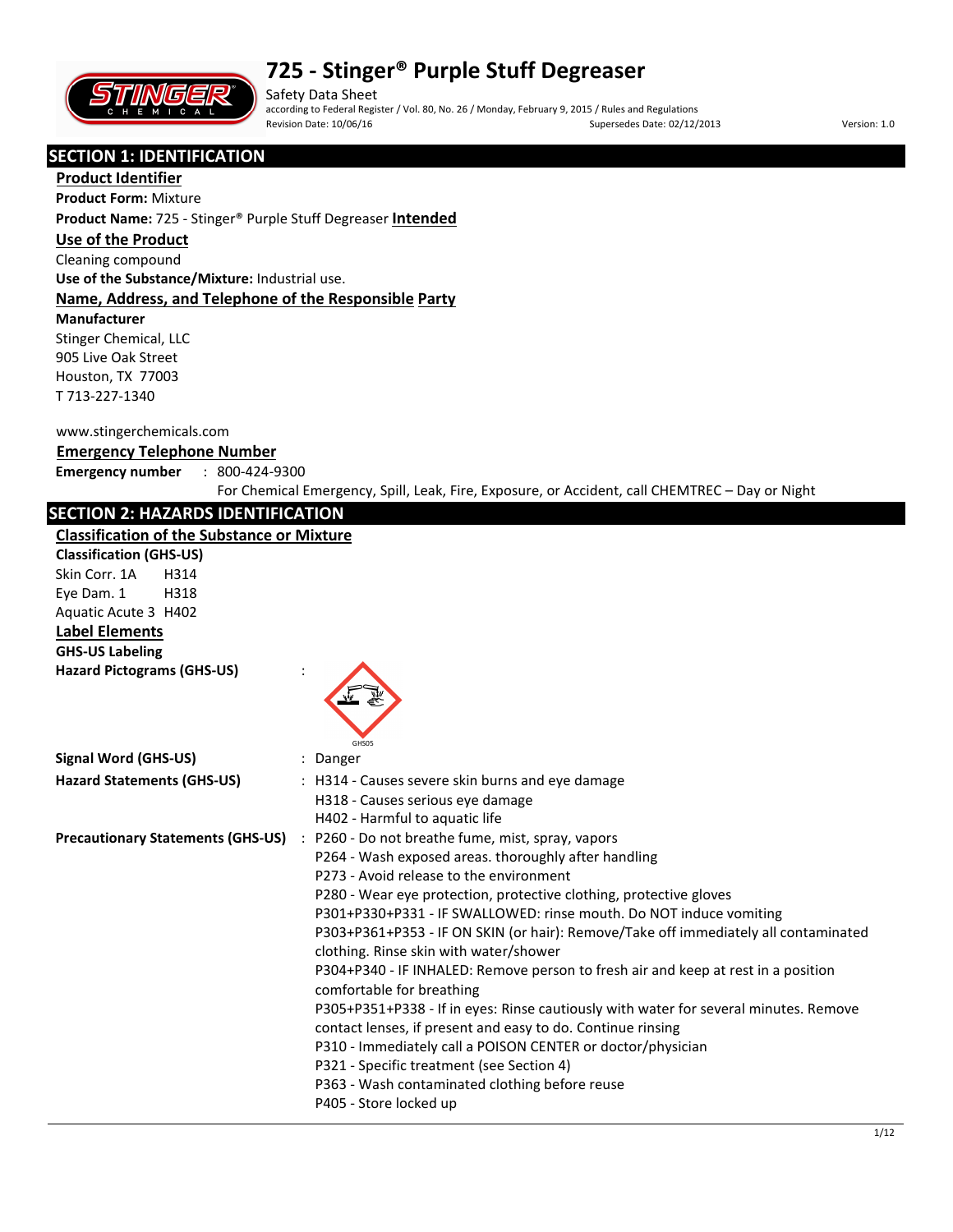P501 - Dispose of contents/container to local, regional, national, and international regulations

**Other Hazards**

**Other Hazards Not Contributing to the Classification**: Not available **Unknown Acute Toxicity (GHS-US)** Not available

#### **SECTION 3: COMPOSITION/INFORMATION ON INGREDIENTS**

**Substances** 

**Mixture** 

| <b>Name</b>                     | <b>Product identifier</b> | % (w/w)   | <b>Classification (GHS-US)</b>          |
|---------------------------------|---------------------------|-----------|-----------------------------------------|
| Water                           | (CAS No) 7732-18-5        | $59 - 87$ | Not classified                          |
| Sodium metasilicate             | (CAS No) 6834-92-0        | $3 - 9$   | Met. Corr. 1, H290                      |
|                                 |                           |           | Acute Tox. 4 (Oral), H302               |
|                                 |                           |           | Skin Corr. 1B, H314                     |
|                                 |                           |           | Eye Dam. 1, H318                        |
|                                 |                           |           | <b>STOT SE 3, H335</b>                  |
| Sodium hydroxide                | (CAS No) 1310-73-2        | $3 - 9$   | Met. Corr. 1, H290                      |
|                                 |                           |           | Skin Corr. 1A, H314                     |
|                                 |                           |           | Eye Dam. 1, H318                        |
|                                 |                           |           | Aquatic Acute 3, H402                   |
| 2-Butoxyethanol                 | (CAS No) 111-76-2         | $3 - 8$   | Flam. Liq. 4, H227                      |
|                                 |                           |           | Acute Tox. 4 (Oral), H302               |
|                                 |                           |           | Acute Tox. 4 (Dermal), H312             |
|                                 |                           |           | Acute Tox. 4 (Inhalation: vapour), H332 |
|                                 |                           |           | Skin Irrit. 2, H315                     |
|                                 |                           |           | Eye Irrit. 2A, H319                     |
| Alcohols, C9-11, ethoxylated    | (CAS No) 68439-46-3       | $2 - 8$   | Acute Tox. 4 (Oral), H302               |
|                                 |                           |           | Eye Dam. 1, H318                        |
| Ethylenediaminetetraacetic acid | (CAS No) 60-00-4          | $2 - 7$   | Comb. Dust, H232                        |
|                                 |                           |           | Acute Tox. 4 (Oral), H302               |
|                                 |                           |           | Eye Irrit. 2A, H319                     |
|                                 |                           |           | Aquatic Acute 3, H402                   |

Full text of H-phrases: see section 16

#### **SECTION 4: FIRST AID MEASURES**

#### **Description of First Aid Measures**

**General:** IF exposed or concerned: Get medical advice/attention. If you feel unwell, seek medical advice (show the label where possible).

**Inhalation:** Using proper respiratory protection, immediately move the exposed person to fresh air. . Keep at rest and in a position comfortable for breathing. Give oxygen or artificial respiration if necessary. Seek immediate medical advice. Symptoms may be delayed.

**Skin Contact:** Remove/Take off immediately all contaminated clothing. Immediately flush skin with plenty of water for at least 60 minutes. Seek medical attention immediately if exposure is severe. Obtain medical attention if irritation develops or persists. Wash contaminated clothing before reuse.

**Eye Contact:** In case of contact, immediately flush eye with plenty of water for at least 60 minutes. Seek medical attention immediately if exposure is severe. Obtain medical attention if irritation develops or persists.

**Ingestion:** If swallowed, do not induce vomiting: seek medical advice immediately and show this container or label.

#### **Most Important Symptoms and Effects Both Acute and Delayed**

**General:** Corrosive. Causes burns.

**Inhalation:** Causes severe respiratory irritation if inhaled. Symptoms may include burning of nose and throat, constriction of airway, difficulty breathing, shortness of breath, bronchial spasms, chest pain, and pink frothy sputum. Contact may cause immediate severe irritation progressing quickly to chemical burns. May cause pulmonary edema. Symptoms may be delayed.

**Skin Contact:** Contact may cause immediate severe irritation progressing quickly to chemical burns.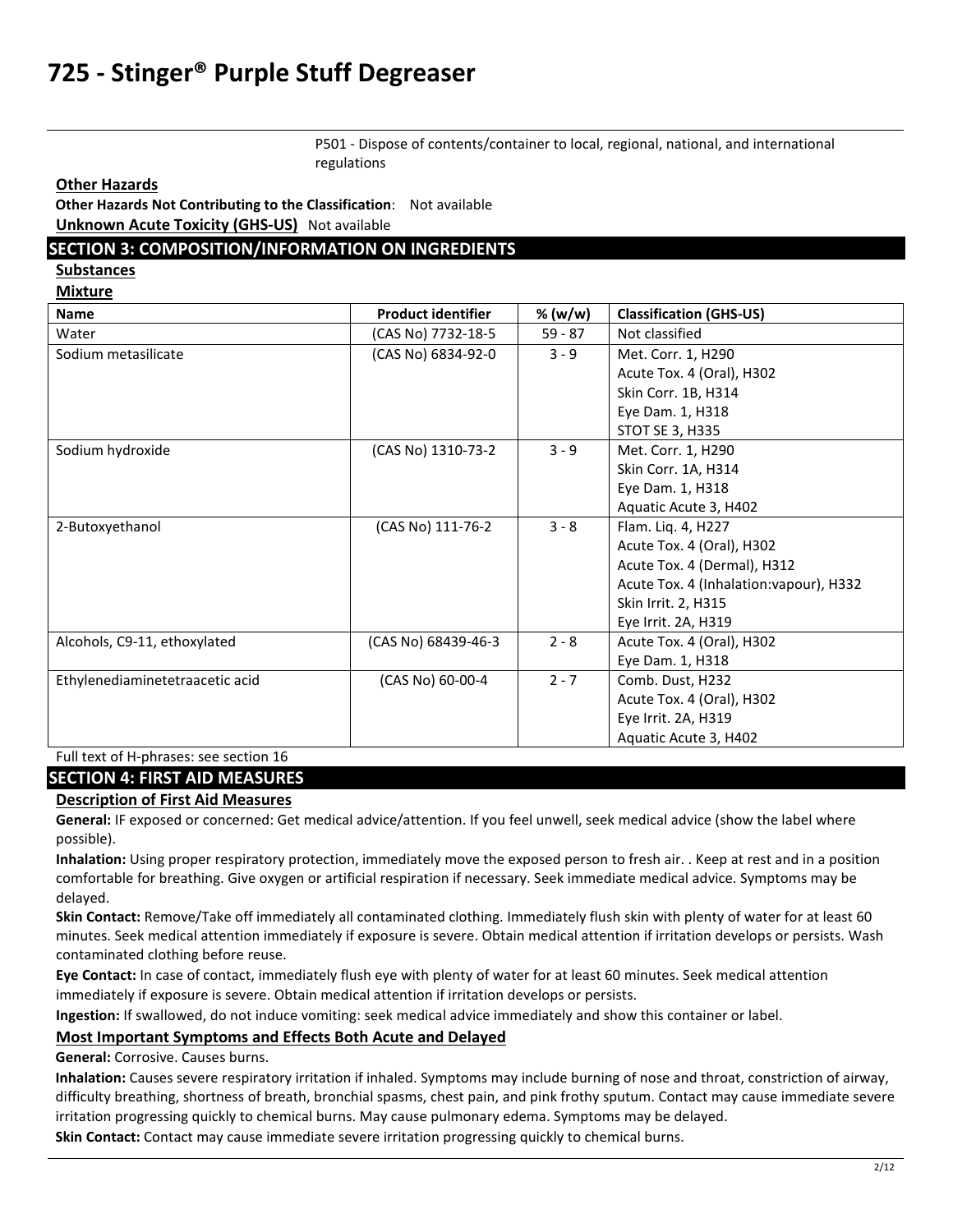**Eye Contact:** Contact may cause immediate severe irritation progressing quickly to chemical burns. Can cause blindness.

**Ingestion:** May cause burns or irritation of the linings of the mouth, throat, and gastrointestinal tract. Swallowing a small quantity of this material will result in serious health hazard.

**Chronic Symptoms:** Not available

#### **Indication of Any Immediate Medical Attention and Special Treatment Needed**

If medical advice is needed, have product container or label at hand.

### **SECTION 5: FIRE-FIGHTING MEASURES**

### **Extinguishing Media**

**Suitable Extinguishing Media:** Use extinguishing media appropriate for surrounding fire.

**Unsuitable Extinguishing Media:** Do not use water jet. Use of heavy stream of water may spread fire.

#### **Special Hazards Arising From the Substance or Mixture**

**Fire Hazard:** Not flammable. Under conditions of fire this material may produce: Sulphur oxides.

**Explosion Hazard:** Product is not explosive.

**Reactivity:** Hazardous reactions will not occur under normal conditions.

#### **Advice for Firefighters**

**Precautionary Measures Fire:** Not available

**Firefighting Instructions:** Keep upwind. Use water spray or fog for cooling exposed containers.

**Protection During Firefighting:** Firefighters must use full bunker gear including NIOSH-approved positive pressure self-contained breathing apparatus to protect against potential hazardous combustion or decomposition products and oxygen deficiencies. Evacuate area and fight the fire from a maximum distance or use unmanned hose holders or monitor nozzles. Cover pooling liquid with foam. Containers can build pressure if exposed to radiant heat; cool adjacent containers with flooding quantities of water until well after the fire is out. Withdraw immediately from the area if there is a rising sound from a venting safety device or discoloration of vessels, tanks, or pipelines. Be aware that burning liquid will float on water. Notify appropriate authorities if liquid enter sewers or waterways.

**Hazardous Combustion Products**: Carbon oxides (CO, CO2). On heating: release of toxic and corrosive gases/vapors sulphur oxides. **Other information:** Do not allow run-off from fire fighting to enter drains or water courses.

#### **Reference to Other Sections**

### Refer to section 9 for flammability properties.

### **SECTION 6: ACCIDENTAL RELEASE MEASURES**

#### **Personal Precautions, Protective Equipment and Emergency Procedures**

**General Measures:** Product residue can burn after water evaporates.

#### **For Non-Emergency Personnel**

**Protective Equipment:** Use recommended respiratory protection. Wear suitable protective clothing, gloves and eye/face protection. **Emergency Procedures:** Stop leak if safe to do so. Eliminate ignition sources. Evacuate unnecessary personnel. Ventilate area. Keep upwind.

#### **For Emergency Personnel**

**Protective Equipment:** Use recommended respiratory protection. Wear suitable protective clothing, gloves and eye/face protection. **Emergency Procedures:** Stop leak if safe to do so. Eliminate ignition sources. Evacuate unnecessary personnel. Ventilate area.

#### **Environmental Precautions**

If spill could potentially enter any waterway, including intermittent dry creeks, contact the U.S. COAST GUARD NATIONAL RESPONSE CENTER at 800-424-8802. In case of accident or road spill notify CHEMTREC at 800-424-9300 (in USA) or CANUTEC at 613-996- 6666 (in Canada). In other countries call CHEMTREC at (International code) +1-703-527-3887.

#### **Methods and Material for Containment and Cleaning Up**

**For Containment:** Contain any spills with dikes or absorbents to prevent migration and entry into sewers or streams.

**Methods for Cleaning Up:** Ventilate area. Small quantities of liquid spill: take up in non-combustible absorbent material and shovel into container for disposal. Collect absorbed material and place into a sealed, labelled container for proper disposal. Practice good housekeeping - spillage can be slippery on smooth surface either wet or dry. Liquid spill: neutralize with powdered limestone or sodium bicarbonate.

#### **Reference to Other Sections**

See heading 8, Exposure Controls and Personal Protection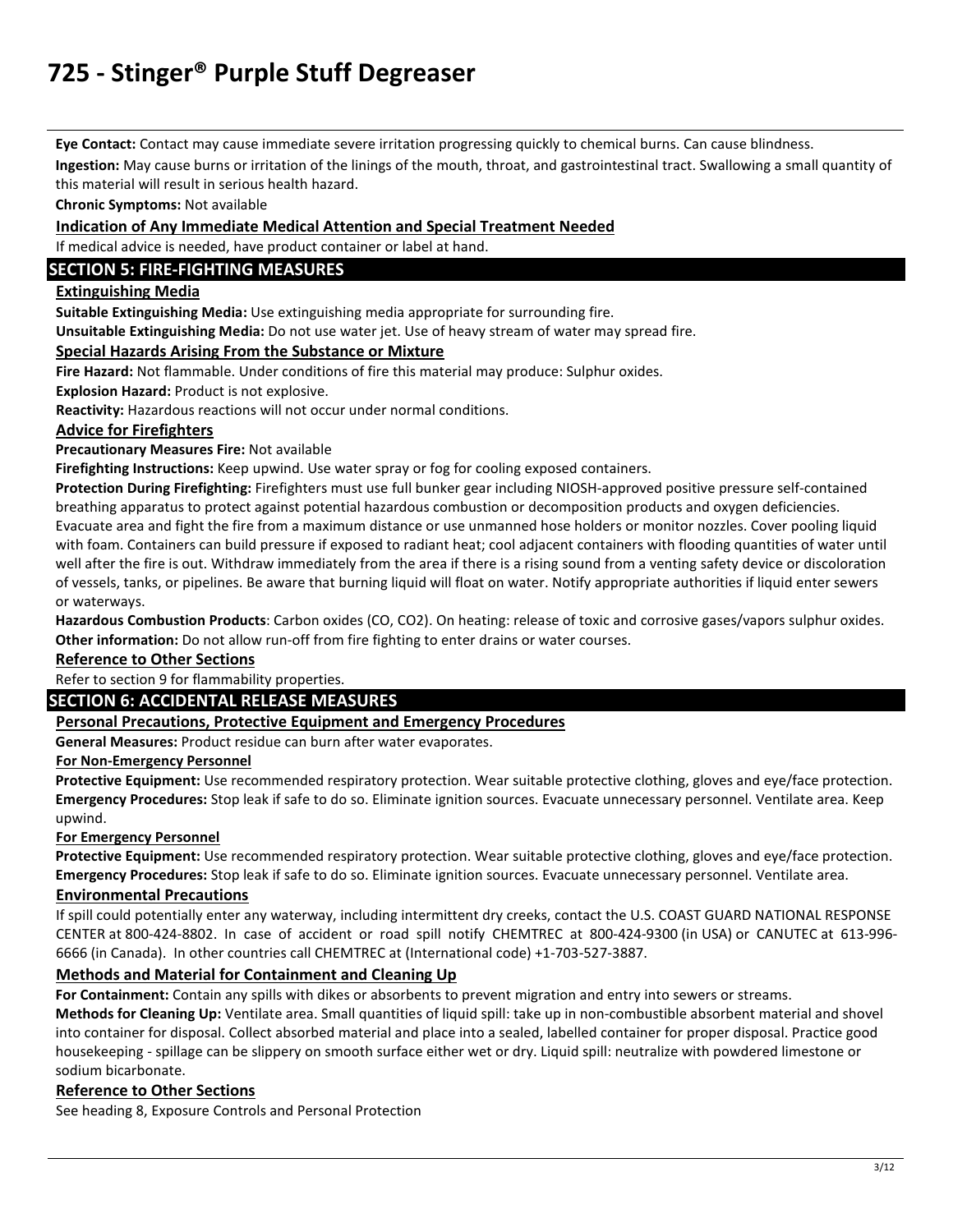## **SECTION 7: HANDLING AND STORAGE**

### **Precautions for Safe Handling**

**Hygiene Measures:** Handle in accordance with good industrial hygiene and safety procedures. Emergency eye wash fountains and safety showers should be available in the immediate vicinity of any potential exposure. Wash contaminated clothing before reuse. **Conditions for Safe Storage, Including Any Incompatibilities** 

## **Storage Conditions:** Detached outside storage is preferable.

**Storage Area:** Store in dry, cool area. Store in a well-ventilated place. Keep away from combustible materials.

**Specific End Use(s)** Cleaning compound

### **SECTION 8: EXPOSURE CONTROLS/PERSONAL PROTECTION**

**Control Parameters** 

| 2-Butoxyethanol (111-76-2)   |                                      |                                   |
|------------------------------|--------------------------------------|-----------------------------------|
| Mexico                       | OEL TWA (mg/m <sup>3</sup> )         | 120 mg/m $3$                      |
| Mexico                       | OEL TWA (ppm)                        | 26 ppm                            |
| Mexico                       | OEL STEL (mg/m <sup>3</sup> )        | 360 mg/ $m3$                      |
| Mexico                       | OEL STEL (ppm)                       | 75 ppm                            |
| <b>USA ACGIH</b>             | <b>ACGIH TWA (ppm)</b>               | 20 ppm                            |
| USA OSHA                     | OSHA PEL (TWA) (mg/m <sup>3</sup> )  | 240 mg/m $3$                      |
| <b>USA OSHA</b>              | OSHA PEL (TWA) (ppm)                 | 50 ppm                            |
| <b>USA NIOSH</b>             | NIOSH REL (TWA) (mg/m <sup>3</sup> ) | $24 \text{ mg/m}^3$               |
| <b>USA NIOSH</b>             | NIOSH REL (TWA) (ppm)                | 5 ppm                             |
| <b>USA IDLH</b>              | US IDLH (ppm)                        | 700 ppm                           |
| Alberta                      | OEL TWA (mg/m <sup>3</sup> )         | 97 mg/m $3$                       |
| Alberta                      | OEL TWA (ppm)                        | 20 ppm                            |
| <b>British Columbia</b>      | OEL TWA (ppm)                        | 20 ppm                            |
| Manitoba                     | OEL TWA (ppm)                        | 20 ppm                            |
| <b>New Brunswick</b>         | OEL TWA (mg/m <sup>3</sup> )         | 121 mg/m $3$                      |
| <b>New Brunswick</b>         | OEL TWA (ppm)                        | 25 ppm                            |
| Newfoundland & Labrador      | OEL TWA (ppm)                        | 20 ppm                            |
| Nova Scotia                  | OEL TWA (ppm)                        | 20 ppm                            |
| Nunavut                      | OEL STEL (mg/m <sup>3</sup> )        | $\frac{1}{360}$ mg/m <sup>3</sup> |
| Nunavut                      | OEL STEL (ppm)                       | 75 ppm                            |
| Nunavut                      | OEL TWA (mg/m <sup>3</sup> )         | 120 mg/m $3$                      |
| Nunavut                      | OEL TWA (ppm)                        | 25 ppm                            |
| <b>Northwest Territories</b> | OEL STEL (mg/m <sup>3</sup> )        | 360 mg/m $3$                      |
| <b>Northwest Territories</b> | OEL STEL (ppm)                       | 75 ppm                            |
| Northwest Territories        | OEL TWA (mg/m <sup>3</sup> )         | 120 mg/m <sup>3</sup>             |
| Northwest Territories        | OEL TWA (ppm)                        | 25 ppm                            |
| Ontario                      | OEL TWA (ppm)                        | 20 ppm                            |
| Prince Edward Island         | OEL TWA (ppm)                        | 20 ppm                            |
| Québec                       | VEMP ( $mg/m3$ )                     | 97 mg/m $3$                       |
| Québec                       | VEMP (ppm)                           | 20 ppm                            |
| Saskatchewan                 | OEL STEL (ppm)                       | 30 ppm                            |
| Saskatchewan                 | OEL TWA (ppm)                        | 20 ppm                            |
| Yukon                        | OEL STEL (mg/m <sup>3</sup> )        | 720 mg/m $3$                      |
| Yukon                        | OEL STEL (ppm)                       | 150 ppm                           |
| Yukon                        | OEL TWA (mg/m <sup>3</sup> )         | 240 mg/m $3$                      |
| Yukon                        | OEL TWA (ppm)                        | 50 ppm                            |
| Sodium hydroxide (1310-73-2) |                                      |                                   |
| Mexico                       | OEL Ceiling (mg/m <sup>3</sup> )     | 2 mg/ $m3$                        |
| <b>USA ACGIH</b>             | ACGIH Ceiling (mg/m <sup>3</sup> )   | $2 \text{ mg/m}^3$                |
|                              |                                      |                                   |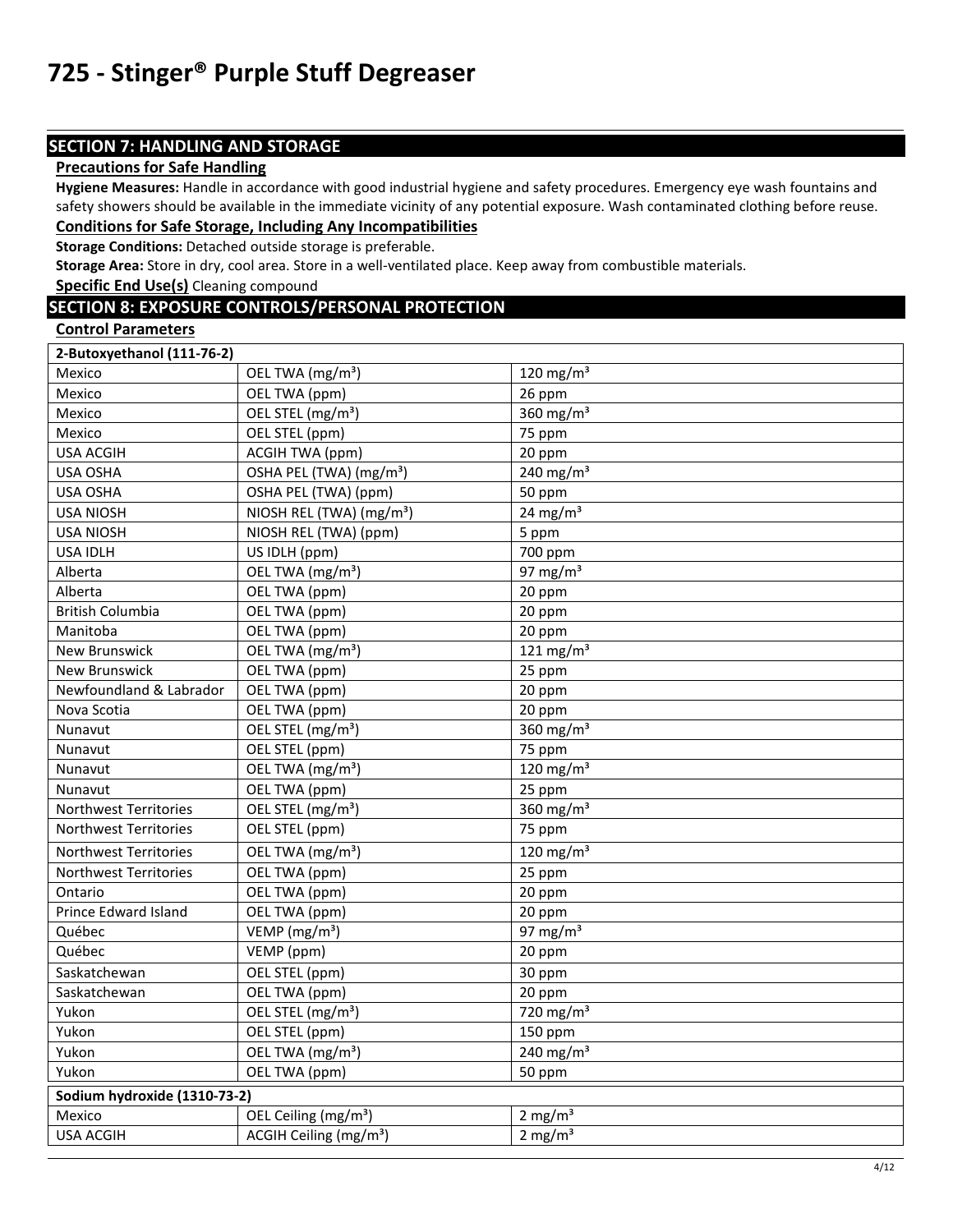| <b>USA OSHA</b>              | OSHA PEL (TWA) (mg/m <sup>3</sup> ) | $2 \text{ mg/m}^3$  |
|------------------------------|-------------------------------------|---------------------|
| <b>USA NIOSH</b>             | NIOSH REL (ceiling) $(mg/m3)$       | 2 mg/m <sup>3</sup> |
| <b>USA IDLH</b>              | US IDLH $(mg/m3)$                   | $10 \text{ mg/m}^3$ |
| Alberta                      | OEL Ceiling (mg/m <sup>3</sup> )    | $2 \text{ mg/m}^3$  |
| <b>British Columbia</b>      | OEL Ceiling (mg/m <sup>3</sup> )    | 2 mg/m <sup>3</sup> |
| Manitoba                     | OEL Ceiling (mg/m <sup>3</sup> )    | 2 mg/ $m3$          |
| <b>New Brunswick</b>         | OEL Ceiling (mg/m <sup>3</sup> )    | $2 \text{ mg/m}^3$  |
| Newfoundland & Labrador      | OEL Ceiling (mg/m <sup>3</sup> )    | 2 mg/m <sup>3</sup> |
| Nova Scotia                  | OEL Ceiling (mg/m <sup>3</sup> )    | 2 mg/m <sup>3</sup> |
| Nunavut                      | OEL Ceiling (mg/m <sup>3</sup> )    | 2 mg/ $m3$          |
| <b>Northwest Territories</b> | OEL Ceiling (mg/m <sup>3</sup> )    | 2 mg/m <sup>3</sup> |
| Ontario                      | OEL Ceiling (mg/m <sup>3</sup> )    | 2 mg/m <sup>3</sup> |
| Prince Edward Island         | OEL Ceiling (mg/m <sup>3</sup> )    | 2 mg/m <sup>3</sup> |
| Québec                       | PLAFOND (mg/m <sup>3</sup> )        | 2 mg/m <sup>3</sup> |
| Saskatchewan                 | OEL Ceiling (mg/m <sup>3</sup> )    | 2 mg/m <sup>3</sup> |
| Yukon                        | OEL Ceiling (mg/m <sup>3</sup> )    | 2 mg/ $m3$          |

### **Exposure Controls**

**Appropriate Engineering Controls:** Emergency eye wash fountains and safety showers should be available in the immediate vicinity of any potential exposure, but are not required. Product to be handled under strictly controlled conditions. Ensure all national/local regulations are observed. Ensure all national/local regulations are observed.

**Personal Protective Equipment:** Protective clothing. Gloves. Protective goggles. Insufficient ventilation: wear respiratory protection.



**Materials for Protective Clothing:** Not available

**Hand Protection:** Impermeable protective gloves.

**Eye Protection:** In case of splash hazard: chemical goggles or safety glasses.

**Skin and Body Protection:** Wear suitable protective clothing.

**Respiratory Protection:** Use a NIOSH-approved respirator or self-contained breathing apparatus whenever exposure may exceed established Occupational Exposure Limits.

### **SECTION 9: PHYSICAL AND CHEMICAL PROPERTIES**

| <b>Information on Basic Physical and Chemical Properties</b> |                |                   |
|--------------------------------------------------------------|----------------|-------------------|
| <b>Physical State</b>                                        |                | Liquid            |
| Appearance                                                   | $\ddot{\cdot}$ | Purple            |
| Odor                                                         | $\ddot{\cdot}$ | Butyl             |
| <b>Odor Threshold</b>                                        |                | Not available     |
| рH                                                           | $\ddot{\cdot}$ | $~^{\sim}$ 12     |
| <b>Relative Evaporation Rate (butylacetate=1)</b>            | t              | < 1.08            |
| <b>Melting Point</b>                                         | ٠              | Not available     |
| <b>Freezing Point</b>                                        | $\ddot{\cdot}$ | Not available     |
| <b>Boiling Point</b>                                         | $\ddot{\cdot}$ | 99.4 °C (211 °F)  |
| <b>Flash Point</b>                                           | $\ddot{\cdot}$ | $> 200^{\circ}$ F |
| <b>Auto-ignition Temperature</b>                             | $\ddot{\cdot}$ | Not available     |
| <b>Decomposition Temperature</b>                             | $\ddot{\cdot}$ | Not available     |
| Flammability (solid, gas)                                    | $\ddot{\cdot}$ | Not available     |
| Lower Flammable Limit                                        | $\ddot{\cdot}$ | Not available     |
| <b>Upper Flammable Limit</b>                                 |                | Not available     |
| <b>Vapor Pressure</b>                                        |                | Not available     |
| <b>Relative Vapor Density at 20 °C</b>                       | $\ddot{\cdot}$ | Not available     |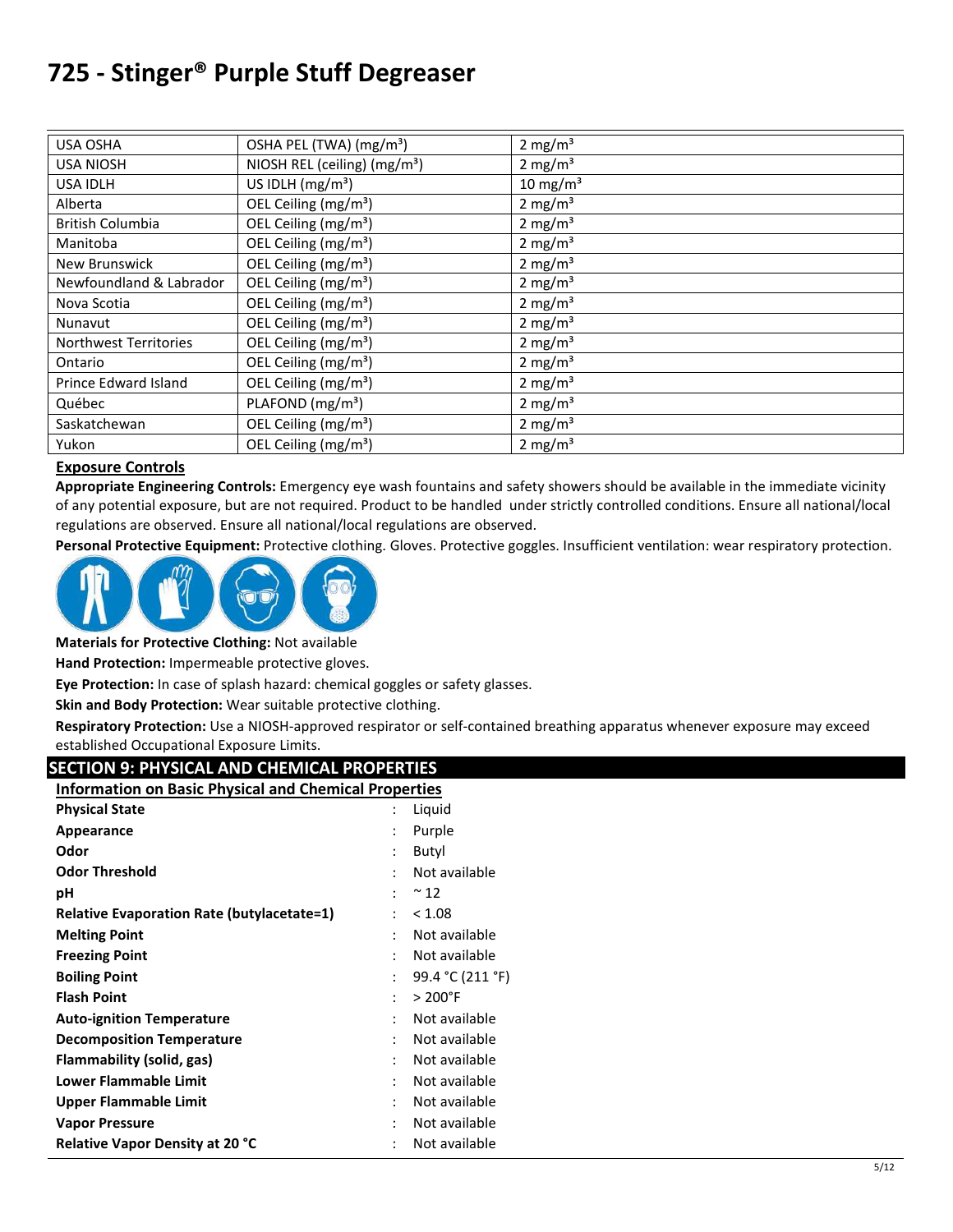| <b>Relative Density</b>                                  | Not available                                                         |
|----------------------------------------------------------|-----------------------------------------------------------------------|
| <b>Specific Gravity</b>                                  | 1.06 Water = $1$                                                      |
| Solubility                                               | Water: 100 %                                                          |
| Partition coefficient: n-octanol/water                   | Not available                                                         |
| <b>Viscosity</b>                                         | Not available                                                         |
| <b>Explosion Data - Sensitivity to Mechanical Impact</b> | Not expected to present an explosion hazard due to mechanical impact. |
| <b>Explosion Data – Sensitivity to Static Discharge</b>  | Not expected to present an explosion hazard due to static discharge.  |
| <b>SECTION 10: STABILITY AND REACTIVITY</b>              |                                                                       |

**Reactivity:** Hazardous reactions will not occur under normal conditions.

**Chemical Stability:** Stable at standard temperature and pressure.

**Possibility of Hazardous Reactions:** Hazardous polymerization will not occur.

**Conditions to Avoid:** Protect from moisture.

**Incompatible Materials:** Avoid strong oxidizers.

**Hazardous Decomposition Products:** Thermal decomposition generates : Corrosive vapours.

### **SECTION 11: TOXICOLOGICAL INFORMATION**

**Information on Toxicological Effects - Product** 

**Acute Toxicity:** Not classified

**LD50 and LC50 Data:** Not available

**Skin Corrosion/Irritation:** Causes severe skin burns and eye damage.

**pH:** > 12

**Serious Eye Damage/Irritation:** Causes serious eye damage.

**pH:** > 12

**Respiratory or Skin Sensitization:** Not classified

**Germ Cell Mutagenicity:** Not classified

**Teratogenicity:** Not available

**Carcinogenicity:** Not classified

**Specific Target Organ Toxicity (Repeated Exposure):** Not classified

**Reproductive Toxicity:** Not classified

**Specific Target Organ Toxicity (Single Exposure):** Not classified

**Aspiration Hazard:** Not classified

**Symptoms/Injuries After Inhalation:** Causes severe respiratory irritation if inhaled. Symptoms may include burning of nose and throat, constriction of airway, difficulty breathing, shortness of breath, bronchial spasms, chest pain, and pink frothy sputum. Contact may cause immediate severe irritation progressing quickly to chemical burns. May cause pulmonary edema. Symptoms may be delayed.

**Symptoms/Injuries After Skin Contact:** Contact may cause immediate severe irritation progressing quickly to chemical burns. **Symptoms/Injuries After Eye Contact:** Contact may cause immediate severe irritation progressing quickly to chemical burns. Can cause blindness.

**Symptoms/Injuries After Ingestion:** May cause burns or irritation of the linings of the mouth, throat, and gastrointestinal tract. Swallowing a small quantity of this material will result in serious health hazard.

#### **Information on Toxicological Effects - Ingredient(s) LD50 and LC50 Data:**

| Sodium metasilicate (6834-92-0) |                        |
|---------------------------------|------------------------|
| LD50 Oral Rat                   | $600 \,\mathrm{mg/kg}$ |
| 2-Butoxyethanol (111-76-2)      |                        |
| LD50 Oral Rat                   | 470 mg/kg              |
| LD50 Dermal Rat                 | 1680 mg/kg             |
| LC50 Inhalation Rat (ppm)       | 450 ppm/4h             |
| ATE CLP (vapors)                | 11.000 mg/l/4h         |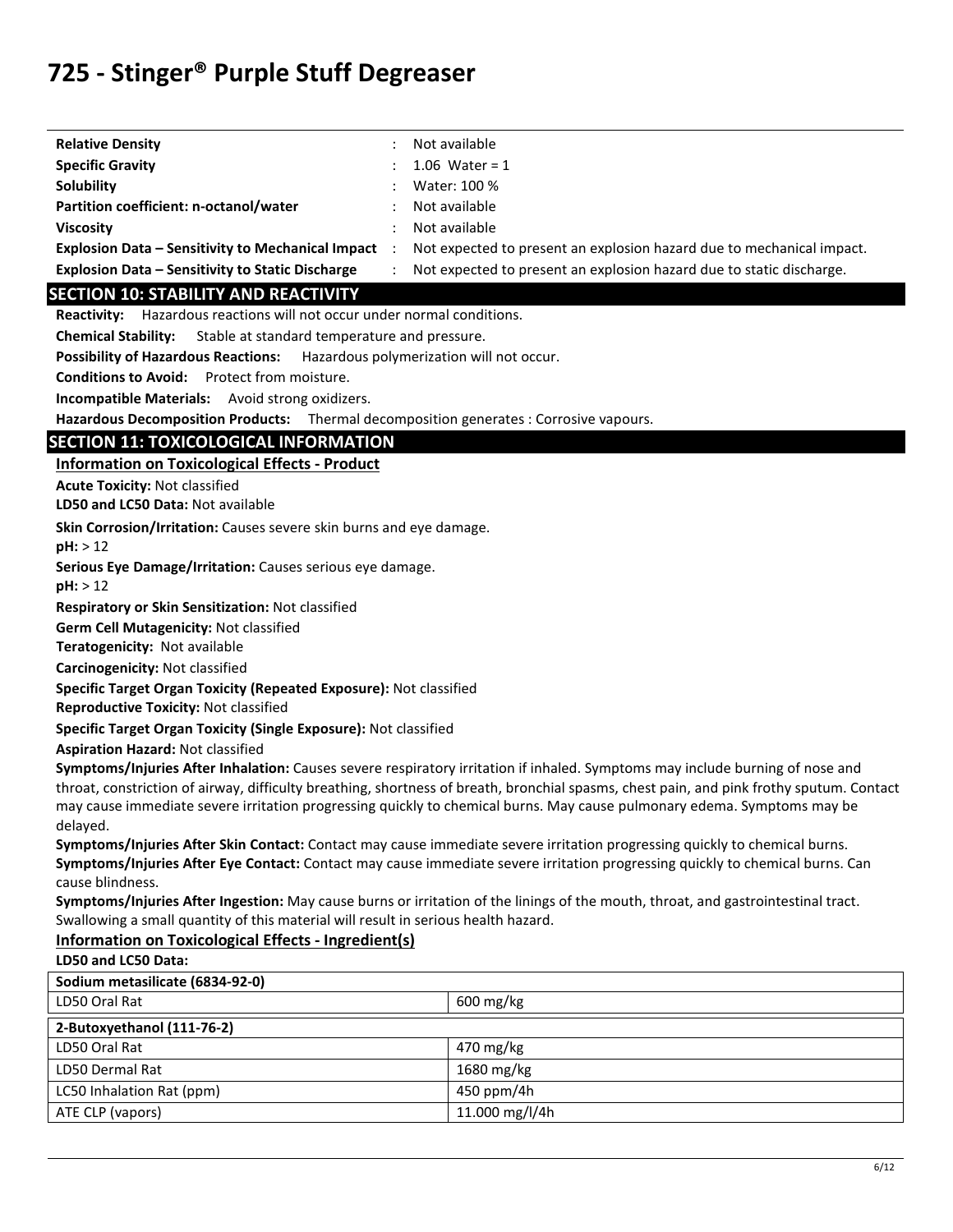| Alcohols, C9-11, ethoxylated (68439-46-3)                                                          |                                                                            |                                                                                                                                     |  |
|----------------------------------------------------------------------------------------------------|----------------------------------------------------------------------------|-------------------------------------------------------------------------------------------------------------------------------------|--|
| LD50 Oral Rat                                                                                      |                                                                            | 1400 mg/kg                                                                                                                          |  |
| Ethylenediaminetetraacetic acid (60-00-4)                                                          |                                                                            |                                                                                                                                     |  |
| LD50 Oral Rat                                                                                      |                                                                            | 1700 mg/kg                                                                                                                          |  |
| Water (7732-18-5)                                                                                  |                                                                            |                                                                                                                                     |  |
| LD50 Oral Rat                                                                                      |                                                                            | > 90000 mg/kg                                                                                                                       |  |
| 2-Butoxyethanol (111-76-2)                                                                         |                                                                            |                                                                                                                                     |  |
| <b>IARC Group</b>                                                                                  |                                                                            | 3                                                                                                                                   |  |
| National Toxicity Program (NTP) Status                                                             |                                                                            | Evidence of Carcinogenicity.                                                                                                        |  |
| <b>SECTION 12: ECOLOGICAL INFORMATION</b>                                                          |                                                                            |                                                                                                                                     |  |
| <b>Toxicity</b> Not classified                                                                     |                                                                            |                                                                                                                                     |  |
| Sodium metasilicate (6834-92-0)                                                                    |                                                                            |                                                                                                                                     |  |
| LC50 Fish 1                                                                                        |                                                                            | 210 mg/l (Exposure time: 96 h - Species: Brachydanio rerio [semi-static])                                                           |  |
| LC 50 Fish 2                                                                                       |                                                                            | 210 mg/l (Exposure time: 96 h - Species: Brachydanio rerio)                                                                         |  |
| 2-Butoxyethanol (111-76-2)                                                                         |                                                                            |                                                                                                                                     |  |
| LC50 Fish 1                                                                                        |                                                                            | 1490 mg/l (Exposure time: 96 h - Species: Lepomis macrochirus [static])                                                             |  |
| EC50 Daphnia 1                                                                                     | 1000 mg/l (Exposure time: 48 h - Species: Daphnia magna)                   |                                                                                                                                     |  |
| LC 50 Fish 2                                                                                       |                                                                            | 2950 mg/l (Exposure time: 96 h - Species: Lepomis macrochirus)                                                                      |  |
| Sodium hydroxide (1310-73-2)                                                                       |                                                                            |                                                                                                                                     |  |
| LC50 Fish 1                                                                                        | 40 mg/l                                                                    |                                                                                                                                     |  |
| Ethylenediaminetetraacetic acid (60-00-4)                                                          |                                                                            |                                                                                                                                     |  |
| LC50 Fish 1                                                                                        | 34 - 62 mg/l (Exposure time: 96 h - Species: Lepomis macrochirus [static]) |                                                                                                                                     |  |
| EC50 Daphnia 1                                                                                     | 113 mg/l (Exposure time: 48 h - Species: Daphnia magna [Static])           |                                                                                                                                     |  |
| 44.2 - 76.5 mg/l (Exposure time: 96 h - Species: Pimephales promelas [static])<br>LC 50 Fish 2     |                                                                            |                                                                                                                                     |  |
| <b>Persistence and Degradability</b>                                                               |                                                                            |                                                                                                                                     |  |
| 725 - Stinger <sup>®</sup> Purple Stuff Degreaser                                                  |                                                                            |                                                                                                                                     |  |
| Persistence and Degradability                                                                      | Product is biodegradable.                                                  |                                                                                                                                     |  |
| <b>Bioaccumulative Potential</b>                                                                   |                                                                            |                                                                                                                                     |  |
| 725 - Stinger <sup>®</sup> Purple Stuff Degreaser<br><b>Bioaccumulative Potential</b>              | Not expected to bioaccumulate.                                             |                                                                                                                                     |  |
|                                                                                                    |                                                                            |                                                                                                                                     |  |
| 2-Butoxyethanol (111-76-2)                                                                         | $0.81$ (at 25 °C)                                                          |                                                                                                                                     |  |
| Log Pow<br><b>Mobility in Soil Not available</b>                                                   |                                                                            |                                                                                                                                     |  |
| <b>Other Adverse Effects Not available</b>                                                         |                                                                            |                                                                                                                                     |  |
|                                                                                                    |                                                                            |                                                                                                                                     |  |
| <b>SECTION 13: DISPOSAL CONSIDERATIONS</b>                                                         |                                                                            |                                                                                                                                     |  |
| and international regulations.                                                                     |                                                                            | Waste Disposal Recommendations: Dispose of waste material in accordance with all local, regional, national, provincial, territorial |  |
| <b>SECTION 14: TRANSPORT INFORMATION</b>                                                           |                                                                            |                                                                                                                                     |  |
| 14.1 In Accordance with DOT Not Regulated in trucks in containers of < 119 Gallons                 |                                                                            |                                                                                                                                     |  |
| 14.2 In Accordance with IMDG NOT REGULATED                                                         |                                                                            |                                                                                                                                     |  |
| 14.3 In Accordance with IATA UN1719, Caustic Alkali Liquids, N.O.S., (Sodium Hydroxide), 8, PG-III |                                                                            |                                                                                                                                     |  |
| 14.4 In Accordance with TDG Not regulated for transport                                            |                                                                            |                                                                                                                                     |  |
| <b>SECTION 15: REGULATORY INFORMATION</b>                                                          |                                                                            |                                                                                                                                     |  |
| <b>US Federal Regulations</b>                                                                      |                                                                            |                                                                                                                                     |  |
| 725 - Stinger® Purple Stuff Degreaser                                                              |                                                                            |                                                                                                                                     |  |
| <b>SARA Section 311/312 Hazard Classes</b>                                                         |                                                                            | Immediate (acute) health hazard                                                                                                     |  |
|                                                                                                    |                                                                            |                                                                                                                                     |  |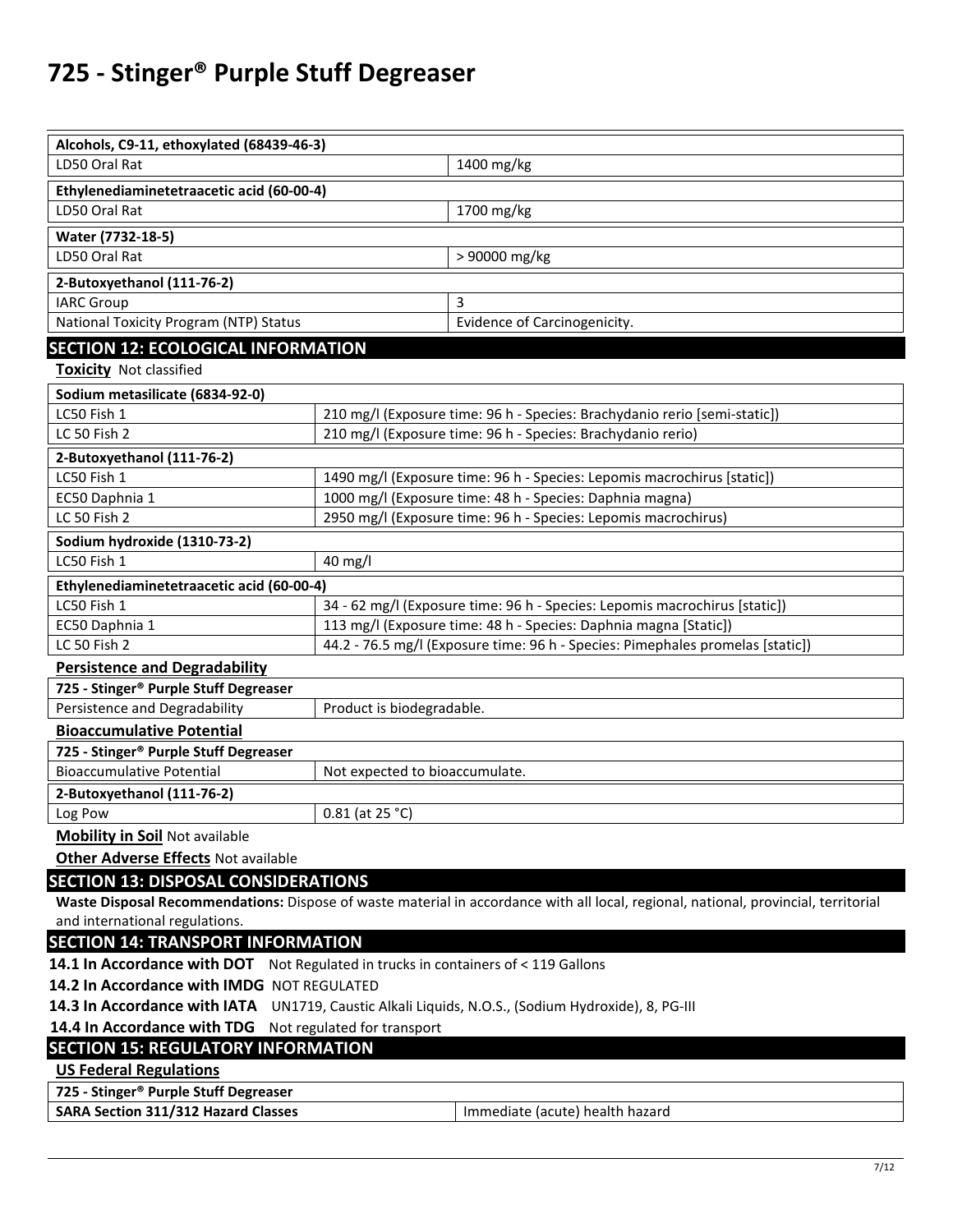| Sodium metasilicate (6834-92-0) |
|---------------------------------|
|---------------------------------|

Listed on the United States TSCA (Toxic Substances Control Act) inventory

#### **2-Butoxyethanol (111-76-2)**

Listed on the United States TSCA (Toxic Substances Control Act) inventory

#### **Sodium hydroxide (1310-73-2)**

Listed on the United States TSCA (Toxic Substances Control Act) inventory

**Alcohols, C9-11, ethoxylated (68439-46-3)** 

Listed on the United States TSCA (Toxic Substances Control Act) inventory

**Ethylenediaminetetraacetic acid (60-00-4)** 

Listed on the United States TSCA (Toxic Substances Control Act) inventory

#### **Water (7732-18-5)**

Listed on the United States TSCA (Toxic Substances Control Act) inventory

#### **US State Regulations**

**Sodium metasilicate (6834-92-0)** 

U.S. - Texas - Effects Screening Levels - Long Term

U.S. - Texas - Effects Screening Levels - Short Term

#### **2-Butoxyethanol (111-76-2)**

| U.S. - California - SCAQMD - Toxic Air Contaminants - Non-Cancer Acute                                             |
|--------------------------------------------------------------------------------------------------------------------|
| U.S. - California - Toxic Air Contaminant List (AB 1807, AB 2728)                                                  |
| U.S. - Colorado - Groundwater Quality Standards                                                                    |
| U.S. - Connecticut - Hazardous Air Pollutants - HLVs (30 min)                                                      |
| U.S. - Connecticut - Hazardous Air Pollutants - HLVs (8 hr)                                                        |
| U.S. - Idaho - Non-Carcinogenic Toxic Air Pollutants - Acceptable Ambient Concentrations                           |
| U.S. - Idaho - Non-Carcinogenic Toxic Air Pollutants - Emission Levels (ELs)                                       |
| U.S. - Idaho - Occupational Exposure Limits - TWAs                                                                 |
| U.S. - Massachusetts - Oil & Hazardous Material List - Groundwater Reportable Concentration - Reporting Category 1 |
| U.S. - Massachusetts - Oil & Hazardous Material List - Groundwater Reportable Concentration - Reporting Category 2 |
| U.S. - Massachusetts - Oil & Hazardous Material List - Reportable Quantity                                         |
| U.S. - Massachusetts - Oil & Hazardous Material List - Soil Reportable Concentration - Reporting Category 1        |
| U.S. - Massachusetts - Oil & Hazardous Material List - Soil Reportable Concentration - Reporting Category 2        |
| RTK - U.S. - Massachusetts - Right To Know List                                                                    |
| U.S. - Michigan - Occupational Exposure Limits - Skin Designations                                                 |
| U.S. - Michigan - Occupational Exposure Limits - TWAs                                                              |
| U.S. - Minnesota - Chemicals of High Concern                                                                       |
| U.S. - Minnesota - Hazardous Substance List                                                                        |
| U.S. - Minnesota - Permissible Exposure Limits - Skin Designations                                                 |
| U.S. - Minnesota - Permissible Exposure Limits - TWAs                                                              |
| U.S. - New Hampshire - Regulated Toxic Air Pollutants - Ambient Air Levels (AALs) - 24-Hour                        |
| U.S. - New Hampshire - Regulated Toxic Air Pollutants - Ambient Air Levels (AALs) - Annual                         |
| RTK - U.S. - New Jersey - Right to Know Hazardous Substance List                                                   |
| U.S. - New Jersey - Special Health Hazards Substances List                                                         |
| U.S. - New York - Occupational Exposure Limits - Skin Designations                                                 |
| U.S. - New York - Occupational Exposure Limits - TWAs                                                              |
| U.S. - North Dakota - Air Pollutants - Guideline Concentrations - 8-Hour                                           |
| U.S. - Oregon - Permissible Exposure Limits - Skin Designations                                                    |
| U.S. - Oregon - Permissible Exposure Limits - TWAs                                                                 |
| RTK - U.S. - Pennsylvania - RTK (Right to Know) List                                                               |
| U.S. - Rhode Island - Air Toxics - Acceptable Ambient Levels - 1-Hour                                              |
| U.S. - Rhode Island - Air Toxics - Acceptable Ambient Levels - Annual                                              |
| U.S. - Tennessee - Occupational Exposure Limits - Skin Designations                                                |
| U.S. - Tennessee - Occupational Exposure Limits - TWAs                                                             |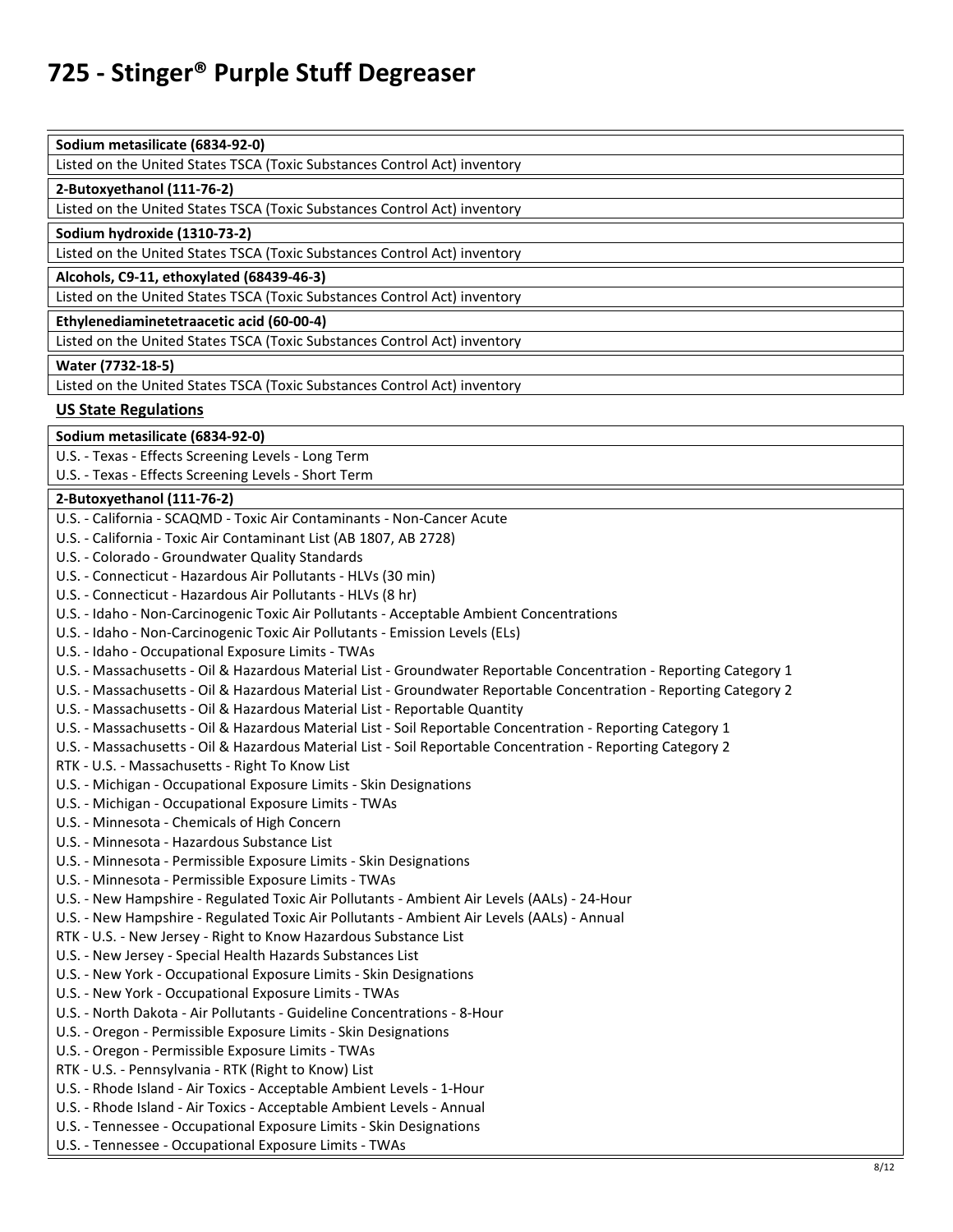U.S. - Texas - Effects Screening Levels - Long Term U.S. - Texas - Effects Screening Levels - Short Term U.S. - Vermont - Permissible Exposure Limits - Skin Designations U.S. - Vermont - Permissible Exposure Limits - TWAs U.S. - Washington - Permissible Exposure Limits - Skin Designations U.S. - Washington - Permissible Exposure Limits - STELs U.S. - Washington - Permissible Exposure Limits - TWAs U.S. - Wisconsin - Hazardous Air Contaminants - All Sources - Emissions From Stack Heights 25 Feet to Less Than 40 Feet U.S. - Wisconsin - Hazardous Air Contaminants - All Sources - Emissions From Stack Heights 40 Feet to Less Than 75 Feet U.S. - Wisconsin - Hazardous Air Contaminants - All Sources - Emissions From Stack Heights 75 Feet or Greater U.S. - Wisconsin - Hazardous Air Contaminants - All Sources - Emissions From Stack Heights Less Than 25 Feet **Sodium hydroxide (1310-73-2)**  U.S. - California - SCAQMD - Toxic Air Contaminants - Non-Cancer Acute U.S. - California - Toxic Air Contaminant List (AB 1807, AB 2728) U.S. - Connecticut - Hazardous Air Pollutants - HLVs (30 min) U.S. - Connecticut - Hazardous Air Pollutants - HLVs (8 hr) U.S. - Delaware - Pollutant Discharge Requirements - Reportable Quantities U.S. - Idaho - Non-Carcinogenic Toxic Air Pollutants - Acceptable Ambient Concentrations U.S. - Idaho - Non-Carcinogenic Toxic Air Pollutants - Emission Levels (ELs) U.S. - Idaho - Occupational Exposure Limits - TWAs U.S. - Louisiana - Reportable Quantity List for Pollutants U.S. - Massachusetts - Oil & Hazardous Material List - Groundwater Reportable Concentration - Reporting Category 1 U.S. - Massachusetts - Oil & Hazardous Material List - Groundwater Reportable Concentration - Reporting Category 2 U.S. - Massachusetts - Oil & Hazardous Material List - Reportable Quantity U.S. - Massachusetts - Oil & Hazardous Material List - Soil Reportable Concentration - Reporting Category 1 U.S. - Massachusetts - Oil & Hazardous Material List - Soil Reportable Concentration - Reporting Category 2 RTK - U.S. - Massachusetts - Right To Know List U.S. - Massachusetts - Toxics Use Reduction Act U.S. - Michigan - Occupational Exposure Limits - Ceilings U.S. - Michigan - Polluting Materials List U.S. - Minnesota - Chemicals of High Concern U.S. - Minnesota - Hazardous Substance List U.S. - Minnesota - Permissible Exposure Limits - Ceilings U.S. - New Jersey - Discharge Prevention - List of Hazardous Substances RTK - U.S. - New Jersey - Right to Know Hazardous Substance List U.S. - New Jersey - Special Health Hazards Substances List U.S. - New York - Occupational Exposure Limits - TWAs U.S. - New York - Reporting of Releases Part 597 - List of Hazardous Substances U.S. - North Dakota - Air Pollutants - Guideline Concentrations - 1-Hour U.S. - Oregon - Permissible Exposure Limits - TWAs RTK - U.S. - Pennsylvania - RTK (Right to Know) - Environmental Hazard List RTK - U.S. - Pennsylvania - RTK (Right to Know) List U.S. - Rhode Island - Air Toxics - Acceptable Ambient Levels - 1-Hour U.S. - Rhode Island - Air Toxics - Acceptable Ambient Levels - Annual U.S. - South Carolina - Toxic Air Pollutants - Maximum Allowable Concentrations U.S. - South Carolina - Toxic Air Pollutants - Pollutant Categories U.S. - Tennessee - Occupational Exposure Limits - Ceilings U.S. - Texas - Effects Screening Levels - Long Term U.S. - Texas - Effects Screening Levels - Short Term U.S. - Vermont - Permissible Exposure Limits - Ceilings U.S. - Washington - Permissible Exposure Limits - Ceilings U.S. - Wisconsin - Hazardous Air Contaminants - All Sources - Emissions From Stack Heights 25 Feet to Less Than 40 Feet U.S. - Wisconsin - Hazardous Air Contaminants - All Sources - Emissions From Stack Heights 40 Feet to Less Than 75 Feet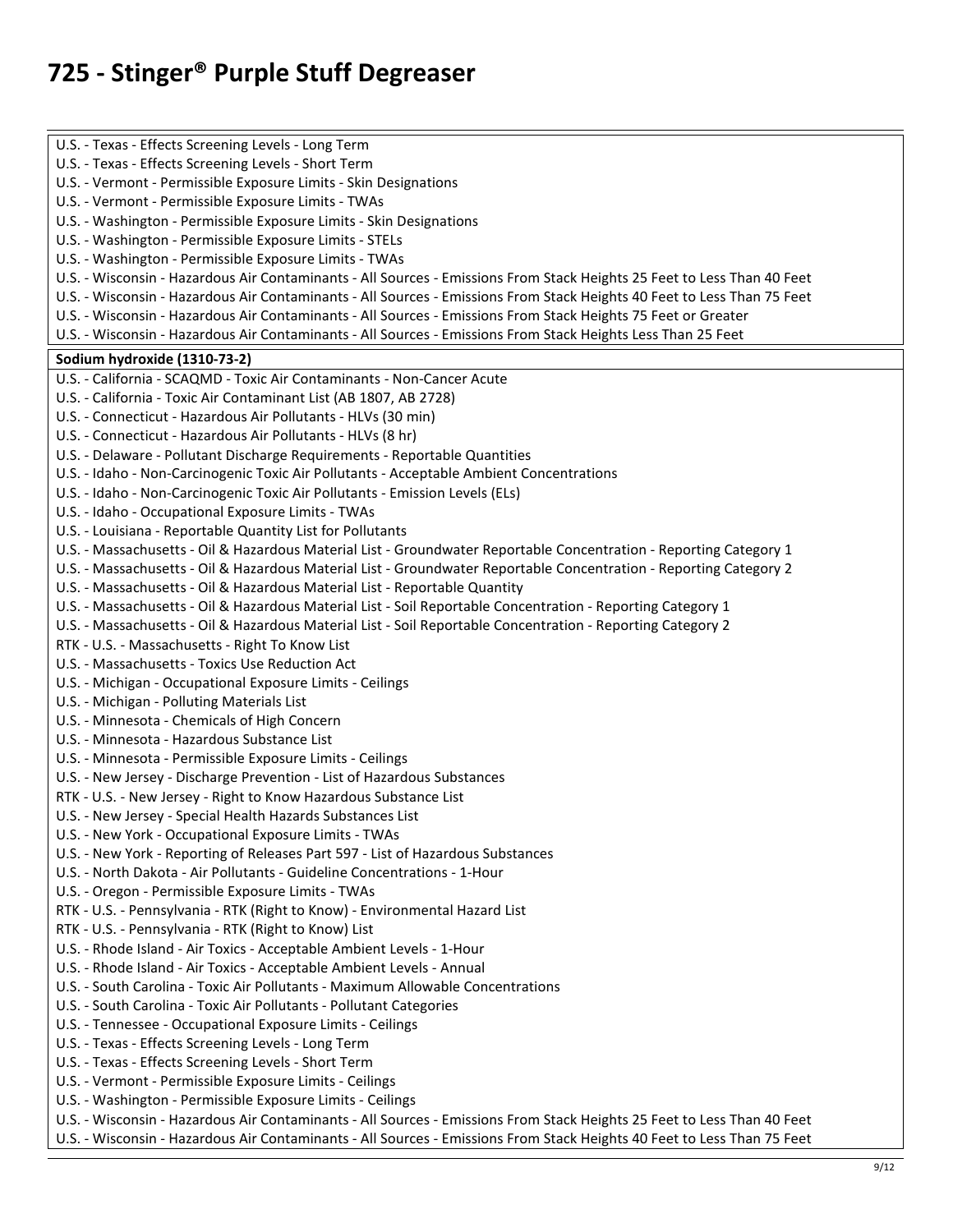|                                                                                                              | U.S. - Wisconsin - Hazardous Air Contaminants - All Sources - Emissions From Stack Heights 75 Feet or Greater                                                                                    |  |  |  |
|--------------------------------------------------------------------------------------------------------------|--------------------------------------------------------------------------------------------------------------------------------------------------------------------------------------------------|--|--|--|
| U.S. - Wisconsin - Hazardous Air Contaminants - All Sources - Emissions From Stack Heights Less Than 25 Feet |                                                                                                                                                                                                  |  |  |  |
| Alcohols, C9-11, ethoxylated (68439-46-3)                                                                    |                                                                                                                                                                                                  |  |  |  |
| U.S. - Texas - Effects Screening Levels - Long Term<br>U.S. - Texas - Effects Screening Levels - Short Term  |                                                                                                                                                                                                  |  |  |  |
|                                                                                                              |                                                                                                                                                                                                  |  |  |  |
| Ethylenediaminetetraacetic acid (60-00-4)                                                                    |                                                                                                                                                                                                  |  |  |  |
|                                                                                                              | U.S. - Delaware - Pollutant Discharge Requirements - Reportable Quantities                                                                                                                       |  |  |  |
| U.S. - Louisiana - Reportable Quantity List for Pollutants                                                   |                                                                                                                                                                                                  |  |  |  |
|                                                                                                              | U.S. - Massachusetts - Oil & Hazardous Material List - Groundwater Reportable Concentration - Reporting Category 1                                                                               |  |  |  |
|                                                                                                              | U.S. - Massachusetts - Oil & Hazardous Material List - Groundwater Reportable Concentration - Reporting Category 2<br>U.S. - Massachusetts - Oil & Hazardous Material List - Reportable Quantity |  |  |  |
|                                                                                                              | U.S. - Massachusetts - Oil & Hazardous Material List - Soil Reportable Concentration - Reporting Category 1                                                                                      |  |  |  |
|                                                                                                              | U.S. - Massachusetts - Oil & Hazardous Material List - Soil Reportable Concentration - Reporting Category 2                                                                                      |  |  |  |
| RTK - U.S. - Massachusetts - Right To Know List                                                              |                                                                                                                                                                                                  |  |  |  |
| U.S. - Massachusetts - Toxics Use Reduction Act                                                              |                                                                                                                                                                                                  |  |  |  |
| U.S. - Michigan - Polluting Materials List                                                                   |                                                                                                                                                                                                  |  |  |  |
|                                                                                                              | U.S. - New Jersey - Discharge Prevention - List of Hazardous Substances                                                                                                                          |  |  |  |
|                                                                                                              | RTK - U.S. - New Jersey - Right to Know Hazardous Substance List                                                                                                                                 |  |  |  |
|                                                                                                              | U.S. - New York - Reporting of Releases Part 597 - List of Hazardous Substances                                                                                                                  |  |  |  |
|                                                                                                              | RTK - U.S. - Pennsylvania - RTK (Right to Know) - Environmental Hazard List                                                                                                                      |  |  |  |
| RTK - U.S. - Pennsylvania - RTK (Right to Know) List                                                         |                                                                                                                                                                                                  |  |  |  |
| U.S. - Texas - Effects Screening Levels - Long Term                                                          |                                                                                                                                                                                                  |  |  |  |
| U.S. - Texas - Effects Screening Levels - Short Term                                                         |                                                                                                                                                                                                  |  |  |  |
| <b>Canadian Regulations</b>                                                                                  |                                                                                                                                                                                                  |  |  |  |
| 725 - Stinger® Purple Stuff Degreaser                                                                        |                                                                                                                                                                                                  |  |  |  |
| <b>WHMIS Classification</b><br><b>Class E - Corrosive Material</b>                                           |                                                                                                                                                                                                  |  |  |  |
|                                                                                                              |                                                                                                                                                                                                  |  |  |  |
| Sodium metasilicate (6834-92-0)                                                                              |                                                                                                                                                                                                  |  |  |  |
| Listed on the Canadian DSL (Domestic Substances List) inventory.                                             |                                                                                                                                                                                                  |  |  |  |
| Listed on the Canadian Ingredient Disclosure List                                                            |                                                                                                                                                                                                  |  |  |  |
| <b>WHMIS Classification</b>                                                                                  | Class E - Corrosive Material                                                                                                                                                                     |  |  |  |
|                                                                                                              | Class D Division 2 Subdivision B - Toxic material causing other toxic effects                                                                                                                    |  |  |  |
| 2-Butoxyethanol (111-76-2)                                                                                   |                                                                                                                                                                                                  |  |  |  |
|                                                                                                              | Listed on the Canadian DSL (Domestic Substances List) inventory.                                                                                                                                 |  |  |  |
| Listed on the Canadian Ingredient Disclosure List                                                            |                                                                                                                                                                                                  |  |  |  |
| <b>WHMIS Classification</b>                                                                                  | Class B Division 3 - Combustible Liquid                                                                                                                                                          |  |  |  |
|                                                                                                              | Class D Division 1 Subdivision A - Very toxic material causing immediate and serious toxic effects                                                                                               |  |  |  |
|                                                                                                              | Class D Division 2 Subdivision B - Toxic material causing other toxic effects                                                                                                                    |  |  |  |
| Sodium hydroxide (1310-73-2)                                                                                 |                                                                                                                                                                                                  |  |  |  |
| Listed on the Canadian DSL (Domestic Substances List) inventory.                                             |                                                                                                                                                                                                  |  |  |  |
| Listed on the Canadian Ingredient Disclosure List                                                            |                                                                                                                                                                                                  |  |  |  |
| <b>WHMIS Classification</b>                                                                                  | Class E - Corrosive Material                                                                                                                                                                     |  |  |  |
| Alcohols, C9-11, ethoxylated (68439-46-3)                                                                    |                                                                                                                                                                                                  |  |  |  |
|                                                                                                              | Listed on the Canadian DSL (Domestic Substances List) inventory.                                                                                                                                 |  |  |  |
| <b>WHMIS Classification</b>                                                                                  | Class D Division 2 Subdivision B - Toxic material causing other toxic effects                                                                                                                    |  |  |  |
| Ethylenediaminetetraacetic acid (60-00-4)                                                                    |                                                                                                                                                                                                  |  |  |  |
|                                                                                                              | Listed on the Canadian DSL (Domestic Substances List) inventory.                                                                                                                                 |  |  |  |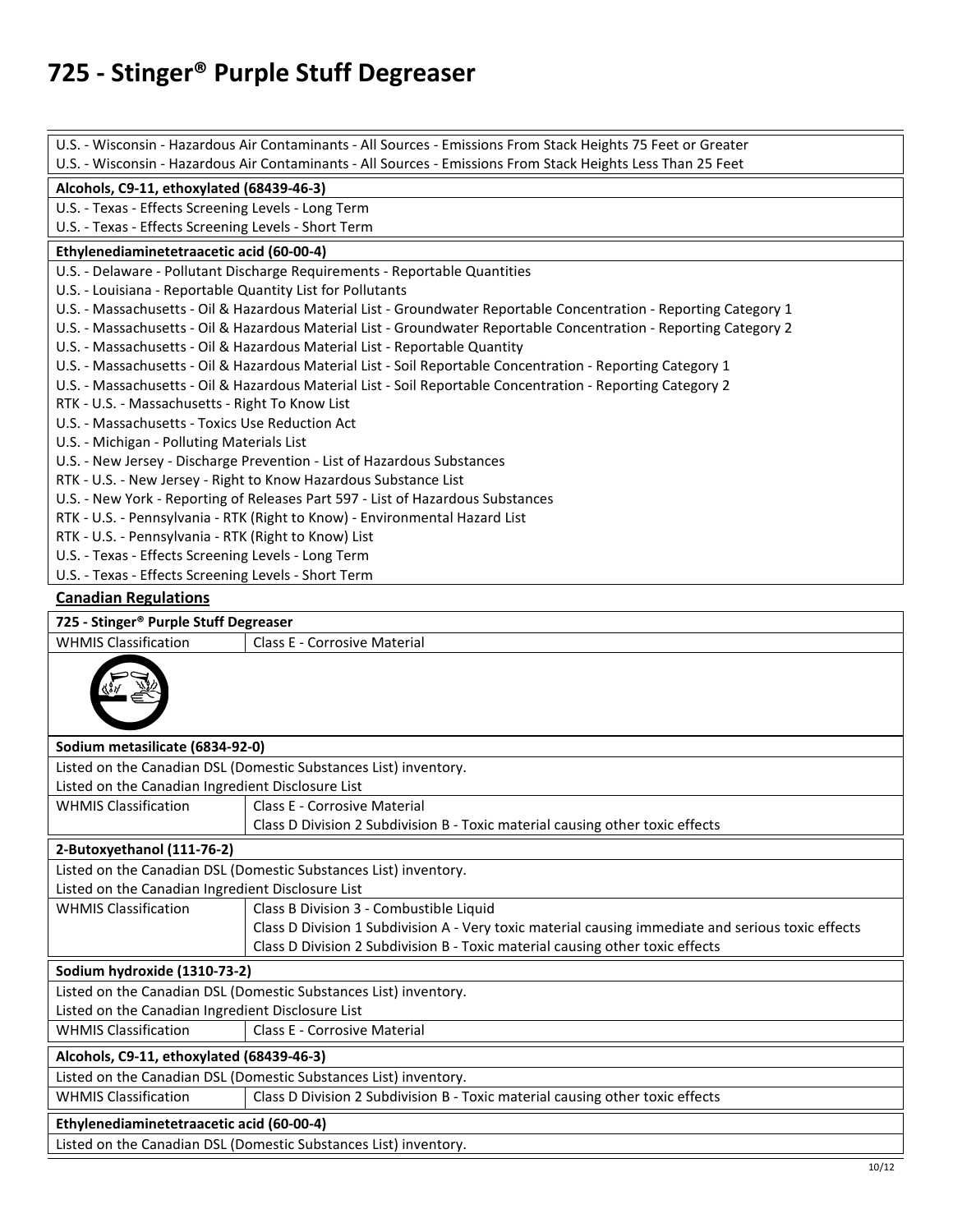| <b>WHMIS Classification</b><br>Class D Division 2 Subdivision B - Toxic material causing other toxic effects |  |  |  |
|--------------------------------------------------------------------------------------------------------------|--|--|--|
| Water (7732-18-5)                                                                                            |  |  |  |
| Listed on the Canadian DSL (Domestic Substances List) inventory.                                             |  |  |  |
| <b>WHMIS Classification</b><br>Uncontrolled product according to WHMIS classification criteria               |  |  |  |

This product has been classified in accordance with the hazard criteria of the Controlled Products Regulations (CPR) and the SDS contains all of the information required by CPR.

#### **SECTION 16: OTHER INFORMATION, INCLUDING DATE OF PREPARATION OR LAST REVISION**

 $: 10/06/16$ 

| <b>Revision date</b>     |  |
|--------------------------|--|
| <b>Other Information</b> |  |

: This document has been prepared in accordance with the SDS requirements of the OSHA Hazard Communication Standard 29 CFR 1910.1200.

#### **GHS Full Text Phrases**:

|               | Acute Tox. 4 (Dermal)     | Acute toxicity (dermal) Category 4                                                                                        |
|---------------|---------------------------|---------------------------------------------------------------------------------------------------------------------------|
|               | Acute Tox. 4              | Acute toxicity (inhalation: vapour) Category 4                                                                            |
|               | (Inhalation:vapour)       |                                                                                                                           |
|               | Acute Tox. 4 (Oral)       | Acute toxicity (oral) Category 4                                                                                          |
|               | <b>Aquatic Acute 3</b>    | Hazardous to the aquatic environment - Acute Hazard Category 3                                                            |
|               | Comb. Dust                | Combustible Dust                                                                                                          |
|               | Eye Dam. 1                | Serious eye damage/eye irritation Category 1                                                                              |
|               | Eye Irrit. 2A             | Serious eye damage/eye irritation Category 2A                                                                             |
|               | Flam. Liq. 4              | Flammable liquids Category 4                                                                                              |
|               | Flam. Liq. Not classified | Flammable liquids Not classified                                                                                          |
|               | Met. Corr. 1              | Corrosive to metals Category 1                                                                                            |
|               | Skin Corr. 1A             | Skin corrosion/irritation Category 1A                                                                                     |
|               | Skin Corr. 1B             | Skin corrosion/irritation Category 1B                                                                                     |
|               | Skin Irrit. 2             | Skin corrosion/irritation Category 2                                                                                      |
|               | STOT SE 3                 | Specific target organ toxicity (single exposure) Category 3                                                               |
|               | H227                      | Combustible liquid                                                                                                        |
|               | H232                      | May form combustible dust concentrations in air                                                                           |
|               | H290                      | May be corrosive to metals                                                                                                |
|               | H302                      | Harmful if swallowed                                                                                                      |
|               | H312                      | Harmful in contact with skin                                                                                              |
|               | H314                      | Causes severe skin burns and eye damage                                                                                   |
|               | H315                      | Causes skin irritation                                                                                                    |
|               | H318                      | Causes serious eye damage                                                                                                 |
|               | H319                      | Causes serious eye irritation                                                                                             |
|               | H332                      | Harmful if inhaled                                                                                                        |
|               | H335                      | May cause respiratory irritation                                                                                          |
|               | H402                      | Harmful to aquatic life                                                                                                   |
|               | <b>NFPA Health Hazard</b> | 3 - Short exposure could cause serious temporary or<br>residual injury even though prompt medical attention was<br>given. |
|               | <b>NFPA Fire Hazard</b>   | 3<br>$\mathbf{0}$<br>1 - Must be preheated before ignition can occur.                                                     |
|               | <b>NFPA Reactivity</b>    | 0 - Normally stable, even under fire exposure conditions,<br>and are not reactive with water.                             |
|               | <b>HMIS III Rating</b>    |                                                                                                                           |
| <b>Health</b> |                           | : 3 Serious Hazard - Major injury likely unless prompt action is taken and medical treatment is<br>given                  |